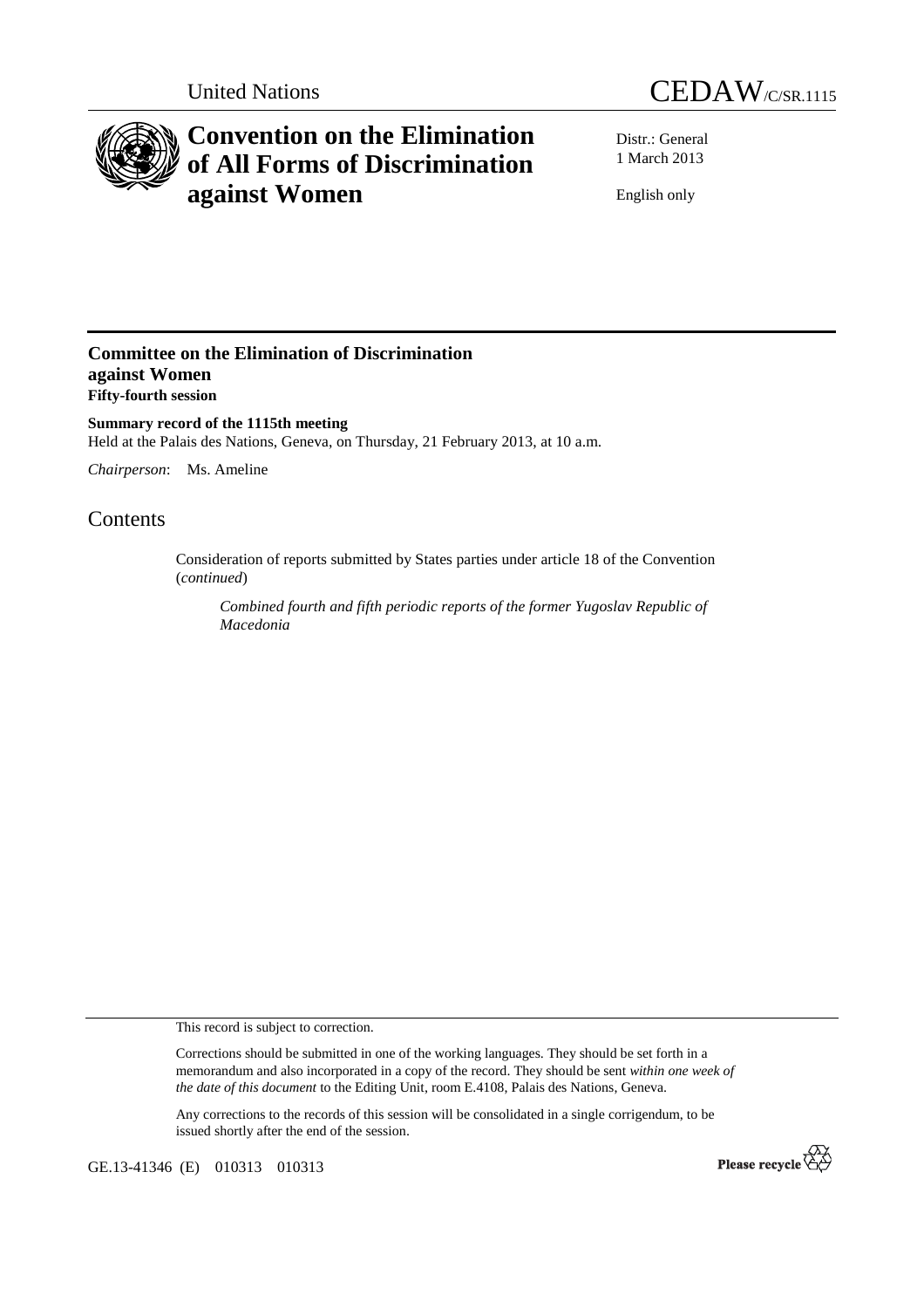*The meeting was called to order at 10 a.m.* 

 **Consideration of reports submitted by States parties under article 18 of the Convention** (*continued*)

*Combined fourth and fifth periodic reports of the former Yugoslav Republic of Macedonia* (CEDAW/C/MKD/4-5; CEDAW/C/MKD/Q/4-5 and Add.1)

1. *At the invitation of the Chairperson, the delegation of the former Yugoslav Republic of Macedonia took places at the Committee table.* 

2. **Mr. Ibrahimi** (the former Yugoslav Republic of Macedonia), introducing the combined fourth and fifth periodic reports of the former Yugoslav Republic of Macedonia (CEDAW/C/MKD/4-5), said that the reports had been prepared by the Ministry of Labour and Social Policy in cooperation with civil society. Progress had been made in education, health care, political participation and the use of stereotypes in the media, but much remained to be done in such areas as employment and violence against women. According to the evaluation of the National Action Plan for Gender Equality (2007–2012), gender equality was increasingly being incorporated in strategic documents. Non-discrimination was enshrined in the Constitution, while the recent Law on Equal Opportunities for Men and Women and the Law on Prevention and Protection against Discrimination, along with specific criminal, family and labour provisions, addressed gender equality in a comprehensive manner, including legal remedies.

3. Concerning the institutional framework for women's rights, equal opportunity mechanisms had been established at both the national and local levels. Nationally, gender issues were handled by the Department for Equal Opportunities and the State Counsellor for Equal Opportunities at the Ministry of Labour and Social Policy, and all ministries were obliged to appoint a coordinator and deputy coordinator for equal opportunities who reported to the Ministry annually. The Committee on Equal Opportunities for Women and Men of the Assembly of the Republic and the Women Parliamentarians' Club were responsible for incorporating a gender perspective in the legislative process. The Government was committed to including a gender perspective in its foreign policy and its national security and defence policy, and had devised an action plan for the implementation of United Nations Security Council resolution 1325 (2000) on women and peace and security.

4. Women made up 30 per cent of the membership of the Assembly, and the composition of parliamentary working groups had to conform to rules set out in the Law on Equal Opportunities. Although more women had been elected in the 2009 local elections, their representation on the councils, averaging 27 per cent, fell short of objectives and varied widely among municipalities. As to the executive branch, there was one female vicepresident, two female ministers and four female deputy ministers. Women comprised 41 per cent of diplomatic and consular staff and 31 per cent of the Public Prosecutor's Office.

5. The Law on Labour Relations guaranteed equal opportunities for professional development and advancement as well as equal pay for equal work. A ban on gender discrimination in the workplace and provisions on work-life balance had been adopted. The unemployment rate among women was marginally lower than among men, but figures showed significant discrepancies between rural and urban female employment levels, and more than 60 per cent of women did not work outside the home.

6. Various programmes had been implemented to protect women's health and raise awareness of their specific health issues. For example, since 2007, State-run and some private health-care centres had been providing women free Pap smears, irrespective of whether they were insured. Since 2009, 12-year-old girls were vaccinated against human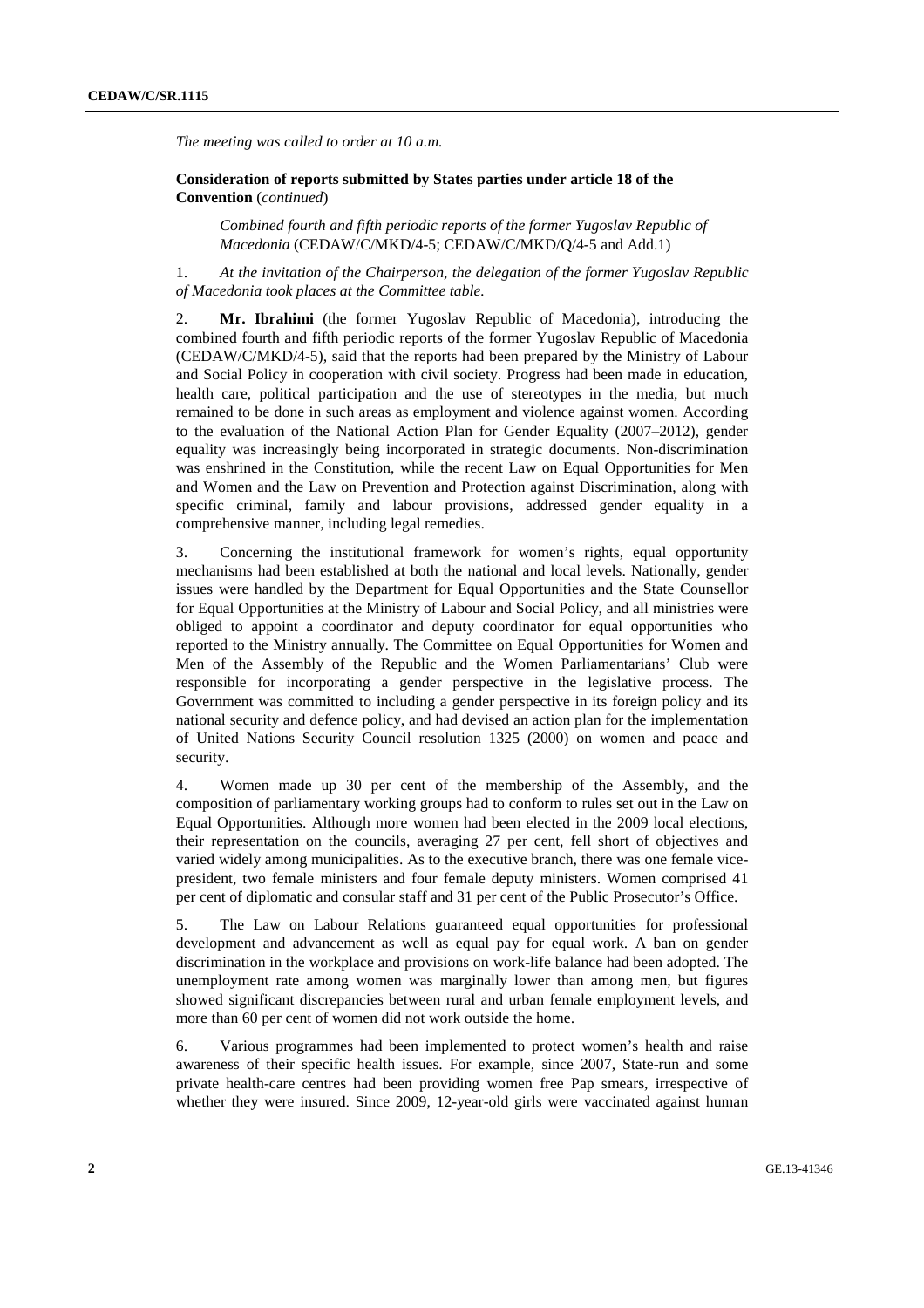papillomavirus free of charge. An early detection programme for breast cancer had been launched in 2007, providing free screening to more than 73,000 women thus far.

7. A series of reforms, in conjunction with increased State expenditure, had boosted access to education for all students. Nevertheless, more boys than girls were enrolled in primary school. Secondary education had become compulsory in the 2008–2009 academic year. Students living over 2.5 km away from their school were provided with free transport, and, in areas with no organized transport, students were given free accommodation and textbooks. Attendance-based grants were awarded to children of parents on social welfare. University programmes in nearly 50 subject areas had been made available in 15 towns, reducing the cost of a university education and increasing opportunities for women to enter higher education. In fact, 53 per cent of master's students were women.

8. The Law on Social Protection had been adopted in June 2009, with a view to enhancing protection for marginalized population groups and gender specific measures would be worked into the national strategy on the elderly. A social risk study conducted in 2012 had revealed a discrepancy in the gender make-up of social protection beneficiaries. In preparation for its accession to the European Union, the former Yugoslav Republic of Macedonia was in the process of aligning its institutions and legislation with European standards.

#### *Articles 1 to 3*

9. **Ms. Schulz** commended the State party on its legislative efforts in the area of nondiscrimination. Noting that the prohibited grounds for discrimination varied, especially with regard to gender and sexual orientation, she asked whether the Government intended to harmonize those grounds in all legislation and, if so, within what time frame. She wished to know whether the office of the Ombudsman comprised a single person or a team, whether it had the requisite funds for disseminating information, what type of complaints it received, from whom and what their outcomes had been, and what training the Ombudsman provided. According to information from an external source, the Ombudsman had fined offenders; was that accurate or did the sums of money constitute compensation for victims? She expressed concern that the department in the Ministry of Labour and Social Policy responsible for identifying cases of gender discrimination also had only one staff member. She requested comments on reports that the Committee on Equal Opportunities for Women and Men of the Assembly of the Republic was in fact inactive. Lastly, she enquired about concrete plans to overcome the broad discrimination suffered by the country's ethnic minorities.

10. **Ms. Šimonović** (Country Rapporteur), reminding the State party of the Committee's Statement on Parliamentarians, asked whether there were plans to involve the legislative branch in the reporting process. She requested further information about training on and dissemination of the Convention and its Optional Protocol and about the annual operational programme, including its funding.

11. **Ms. Neubauer** asked whether upgrading the equal opportunities unit of the Ministry of Labour and Social Policy to a department had had a positive impact on the national apparatus for gender equality, whether its budget had increased as a result, and how many staff it had. She requested clarification of the various equal opportunity entities, as the terminology was confusing. She also asked whether the intersectoral consultative and advisory group for equal opportunities for women and men had been set up and was operational. Given that the objectives of the various action plans did not appear to have been remotely achieved, in part because only externally-funded activities had been implemented, she asked what steps were planned to secure adequate funding.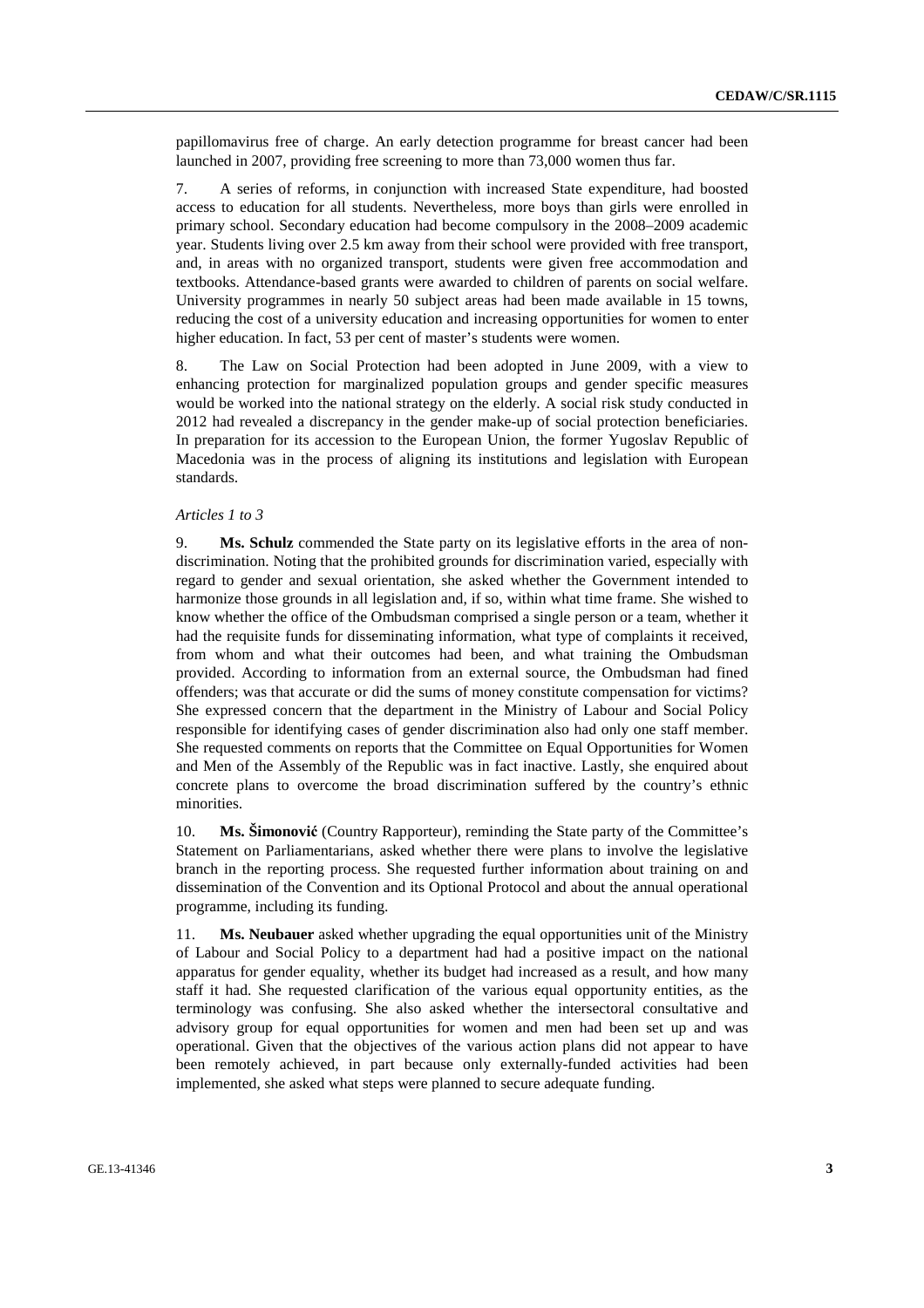12. **Mr. Uzunovski** (the former Yugoslav Republic of Macedonia) said that the office of the Ombudsman had 10 deputy ombudspersons, of which 4 were women, and 79 human rights specialists, more than half of whom were women. It was divided into four units, including one dedicated to discrimination. The number of complaints had increased steadily since 2008, and approximately 80 per cent were referred to the courts.

13. **Ms. Grozdanova** (the former Yugoslav Republic of Macedonia) said that sexual orientation was covered by the phrase "and others" at the end of the list of prohibited grounds of discrimination. Gender equality training was provided on a continual basis at both the national and local levels by the Ministry of Labour and Social Policy in cooperation with NGOs. The population was well aware that gender equality was a human rights issue. Judges and public prosecutors received training to encourage them to invoke the Convention. The Strategy on Gender Equality (2013–2020) had been adopted by the Assembly two days earlier. The Ministry's Department for Equal Opportunities employed 10 people. The State Counsellor for Equal Opportunities monitored relevant European policy and was accountable to the Ministry. A meeting of the intersectoral consultative and advisory group had been convened recently with representatives of other ministries and NGOs. The equal opportunity coordinators in each ministry actively promoted gender equality policies and were instrumental in the implementation of the related national action plan.

14. **Ms. Kanberi** (the former Yugoslav Republic of Macedonia) said that the Government had adopted a strategy, action plan and a range of measures to promote the rights of Roma women and an annual budget had been allocated for their implementation. There were regional information centres to provide support to the Roma people and inform them about their rights, new legislation and policies.

15. **Ms. Neubauer** requested more detailed information on the budget allocated to the Department for Equal Opportunities and asked whether its sole responsibility was for developing and promoting gender equality policies, or for ensuring equal opportunities in areas relating to all other prohibited grounds for discrimination.

16. **Ms. Šimonović** enquired about the key priority areas of the recently-adopted Strategy on Gender Equality and whether the Committee's recommendations would be incorporated in the annual operation programmes to implement it. She requested information on training relating to the Convention and for examples of where the instrument had been invoked in the domestic courts. How did women decide among the different bodies that dealt with complaints and how did the different anti-discrimination bodies cooperate with one another? Were there plans to apply for "A" status accreditation for the office of the Ombudsman in line with the Paris Principles?

17. **Ms. Schulz** requested more information on the Law on Equal Opportunities for Men and Women and its impact on the role of legal representatives. Were women guaranteed access to justice, especially poor women, and was free legal aid available to them?

18. **The Chairperson**, speaking in her capacity as an expert, asked whether the Government had established working groups to look into aligning the State party's institutions and legislation with European standards and how it cooperated with European agencies in the matter. Given the current financial and economic crisis, would it still be able to increase its budget in that area?

19. **Ms. Belmihoub-Zerdani** asked whether the Roma were able to become full citizens of the former Yugoslav Republic of Macedonia and live in the country free of discrimination.

20. **Ms. Grozdanova** (the former Yugoslav Republic of Macedonia) said that the former Yugoslav Republic of Macedonia was one of the few countries in the region to incorporate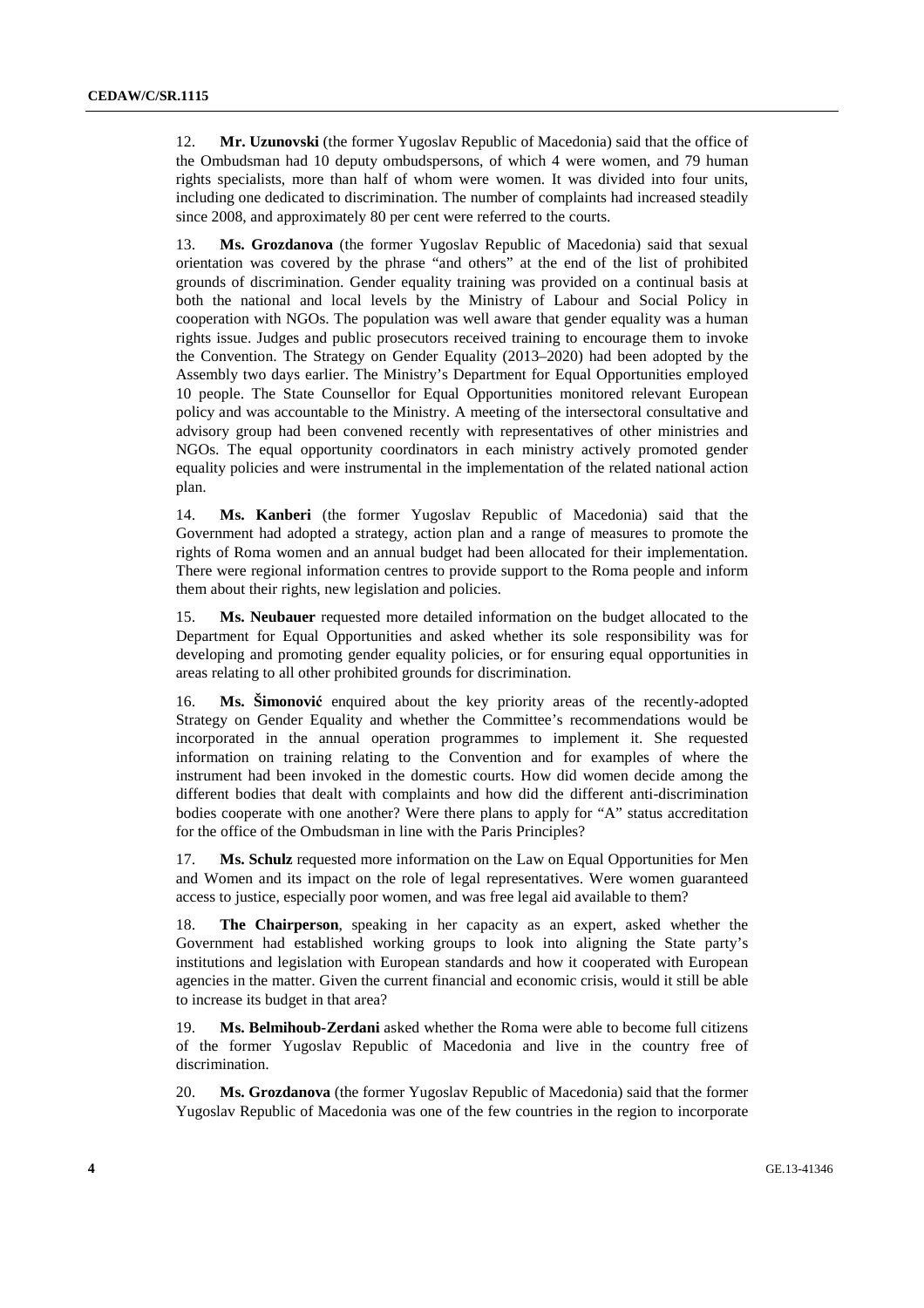a gender perspective in its budgetary policy. Guidelines on the strategy had been prepared and would be introduced to the public on 8 March 2013 to mark International Women's Day. A number of ministries had already acknowledged that they must pay particular attention to gender-sensitive budgeting and training had been provided for Government officials responsible for preparing and implementing budgets. There was a unit within the Department of Equal Opportunities responsible for preventing and protecting against discrimination on all other grounds.

21. **Ms. Kikerekova** (the former Yugoslav Republic of Macedonia) said that ongoing training on the Convention and the recommendations of the Committee had been provided for judges, public prosecutors and the Ombudsman. With regard to access to justice for women, particularly for the poor and victims of violence, free legal aid was financed under the budget and was available through regional offices and specially licensed lawyers. In addition, a department in the Ministry of Justice processed requests for legal aid.

22. **Ms. Grozdanova** (the former Yugoslav Republic of Macedonia) said that the Law on Equal Opportunities for Men and Women was a new law that included explicit provisions regarding special and general measures for achieving gender equality. Citizens could lodge complaints regarding any form of discrimination not only through a legal representative, but also through the office of the Ombudsman, the Commission for the Protection against Discrimination, or the relevant courts; all of which cooperated with one another.

23. **Ms. Kanberi** (the former Yugoslav Republic of Macedonia) said that, under the Constitution, the Roma were recognized in the same way as any other persons living in the country and had equal rights and obligations; no differences were made between the Roma, other national minorities or citizens. Some Roma communities had lived in the former Yugoslav Republic of Macedonia for decades and many were undocumented. The Government was therefore taking steps to ensure that all Roma people were registered and had identity documents. The Roma had the right to free legal aid, which they could request through special regional offices in the country's four main cities. Approximately 40 million denars had been allocated for 2013 for the implementation of the Roma strategy in and donations from other sources amounted to 14 million denars.

24. **Mr. Ibrahimi** (the former Yugoslav Republic of Macedonia) said that accession to the European Union was a main Government priority; it had thus taken steps to ensure that domestic legislation was aligned with that of the European Union. The only obstacle to membership was the State's problematic relations with its neighbours.

#### *Articles 4 to 6*

25. **Ms. Neubauer** expressed concern about temporary special measures and that the use of different definitions in the Law on Prevention and Protection against Discrimination and the Law on Equal Opportunities for Men and Women might be confusing. Had any temporary special measures been introduced to increase the participation of women in public life and the labour market and to improve the situation of disadvantaged women, including Albanian and Roma women, rural women and women with disabilities?

26. **Ms. Hayashi** asked whether, under current legislation, women in de facto or samesex unions could seek protection from domestic violence. Noting that family violence was considered only as an aggravating circumstance in nine specific serious crimes in the Criminal Code, she asked whether women who were victims of psychological or economic forms of violence were protected by the law. What socio-psychological support and health services were provided to victims of domestic violence if the acts committed did not fall within the nine crimes defined in the Criminal Code? She enquired whether victims of domestic violence were able to apply for a restraining order and whether the perpetrators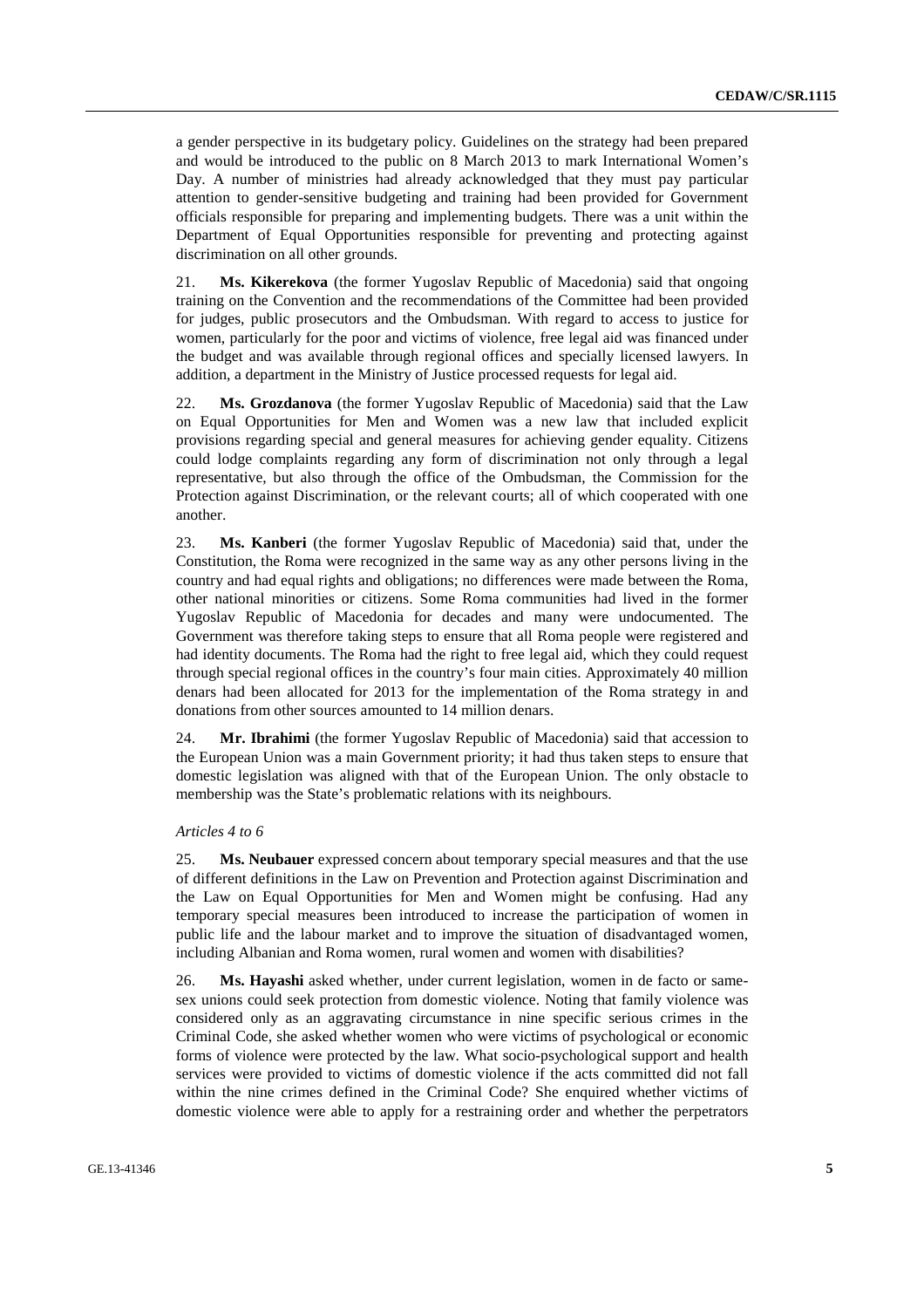were subject to mandatory arrest in the event of a violation of the court order. Did the police and the judiciary receive adequate training on domestic violence, marital rape and other forms of violence? She requested more information on reports that the number of regional shelters provided for victims of domestic violence had dropped from nine to four. How well used were the shelters and how much public funding was allocated to them and other services for victims?

27. She expressed concern about reports that high-ranking Government officials had recently used derogatory language about women and that efforts had been made to relaunch an anti-abortion campaign. How did those recent actions affect the State party's obligation under article 5 of the Convention? She asked whether a time frame had been set for ratification of the Council of Europe Convention on preventing and combating violence against women and domestic violence (Istanbul Convention).

28. **Ms. Acar** also urged the State party to ratify the Istanbul Convention. Stereotyping was the social and cultural root cause of violence against women and she asked whether effective measures had been adopted to address the issue of the use of negative gender stereotypes in the mass media. She asked what steps were being taken to address the growing emphasis on encouraging women to have more children without putting in place affordable and adequate childcare, which would inevitably reinforce women's traditional roles.

29. **Ms. Leinarte** asked what measures had been adopted to prevent human trafficking, particularly of Roma women and women for commercial sexual exploitation purposes, and what support victims received.

30. **Ms. Grozdanova** (the former Yugoslav Republic of Macedonia) said that, as a candidate country for membership of the European Union, the former Yugoslav Republic of Macedonia had to take into consideration both the definitions used by the European Union and those employed by the Convention. A number of temporary special measures had been implemented, particularly to promote the participation of women in public and political life.

31. **Ms. Todorovska** (the former Yugoslav Republic of Macedonia) said that a clear definition of domestic violence and the persons who could be victims was contained in the Law on Family. Social work centres were mandated to provide victim support services and specially trained counsellors were available to help families and children overcome the trauma and escape the cycle of abuse. The State operated a helpline and four shelter centres for women and child victims, in Skopje, Kočani, Bitola and Sveti Nikole. A fifth shelter in Ohrid had been closed due to lack of demand. The NGO sector also provided services for vulnerable persons, in some cases with financial assistance from the Ministry of Labour and Social Policy.

32. **Ms. Vlahovik** (the former Yugoslav Republic of Macedonia) said that the police had to adhere to very strict procedures when dealing with domestic violence cases. The presence of at least two officers, usually one male and one female, was a prerequisite for all on-site inspections and restraining orders could be issued as a temporary protection measure. To date over 160 officers had been trained in domestic violence procedures. The training was ongoing and included instruction in how to converse with victims of psychological trauma.

33. **Ms. Todorovska** (the former Yugoslav Republic of Macedonia) said that following legislative changes in 2010 victims of domestic violence could apply to the courts for protection on their own initiative, without needing a referral from a victim's centre. However, the centres were able to offer support and protection over and above that offered under court orders.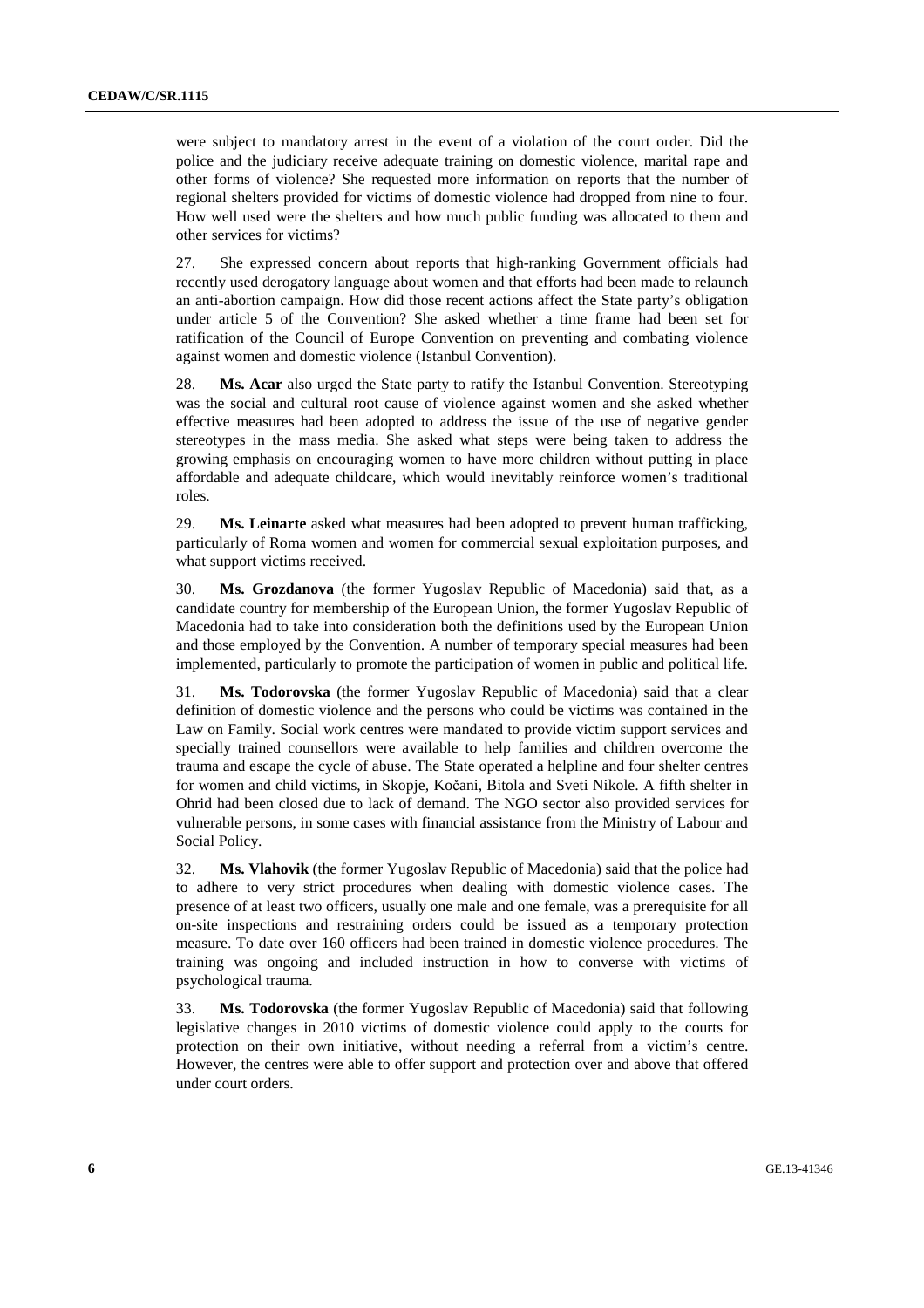34. **Ms. Kikerekova** (the former Yugoslav Republic of Macedonia) said that support for ratification of the Istanbul Convention had gained momentum following two awarenessraising workshops and a comprehensive analysis of its compatibility with domestic legislation. However, the harmonization exercise initiated as a result was not yet concluded.

35. **Mr. Uzunovski** (the former Yugoslav Republic of Macedonia) said that considerable further analysis was required and the legislative amendments would take time, but that ratification should take place in early 2014. In another important development, the former Yugoslav Republic of Macedonia had been among the first countries to commit to ending violence against women and girls under a global initiative launched by the United Nations Entity for Gender Equality and the Empowerment of Women (UN-Women).

36. **Ms. Grozdanova** (the former Yugoslav Republic of Macedonia) said that the Broadcasting Council was required by law to promote respect for gender equality in television programmes and encourage the media to eliminate potentially harmful stereotypes. A coordinating committee had been established to monitor and analyse the manner in which women were depicted in advertising and sponsorship.

37. Since 2006, the specialist unit set up within the Ministry of the Interior to combat trafficking in human beings had made considerable advances in prevention and protection and the shelter operated by the Ministry of Labour and Social Policy with support from two government-subsidized NGOs had assisted over 100 victims, the vast majority of them girls under the age of 18. Looking to the future, the focus would shift to social reintegration.

38. **Ms. Kanberi** (the former Yugoslav Republic of Macedonia) said that schemes to encourage school attendance among Roma children were also important in the antitrafficking effort. Thanks to funding from the Roma Education Fund, every year around 600 Roma secondary school students received scholarships, and financial and social benefits were distributed to their families.

39. **Ms. Hayashi**, noting that under Macedonian law domestic violence was defined as any conduct by "a family member" that caused bodily or other injury, asked whether partners in a de facto union or same-sex relationship were considered to be family members.

40. **Ms. Acar** urged the delegation to provide specific answers to her questions regarding monetary incentives for childbearing, cases of gender stereotyping in the media addressed by the Broadcasting Council and the evaluation of family policies.

41. **Ms. Šimonović** said that since the standards promoted under the Istanbul Convention were broadly equivalent to those of the Convention on the Elimination of All Forms of Discrimination against Women, it would be interesting to know what particular areas of Macedonian law required adjustment prior to the former's ratification. She would specifically like to know whether the State party operated a round-the-clock toll-free helpline, how many shelters it ran and how many residential places were available in them, and why the authorities were closing shelters instead of opening more. Given that alternative sources had reported excessive delays in the issue of protection orders, she would like information about the specific types of protection available and what happened when abusers failed to comply. Noting that individual States could apparently opt to apply the provisions of either criminal or family law in domestic violence cases and that different models were applied in different regions, she asked whether a comprehensive national policy and action plan was envisaged for the future. Statistics for the number of women killed by former or current husbands or partners would also be useful.

42. **Ms. Halperin-Kaddari** asked the delegation to provide the detailed, updated information requested in paragraph 9 of the list of issues (CEDAW/C/MKD/Q/4-5) as a matter of urgency.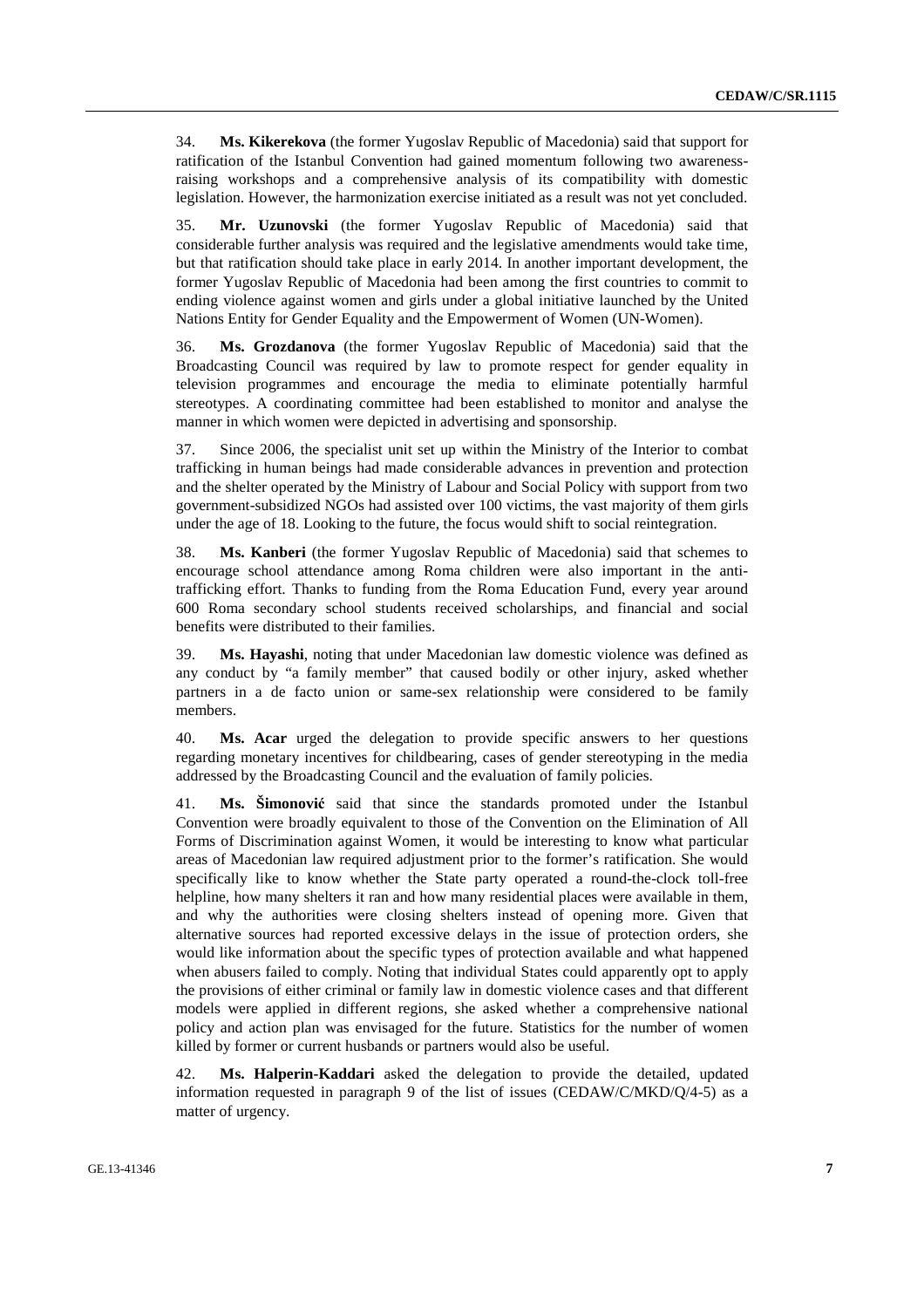43. **Ms. Todorovska** (the former Yugoslav Republic of Macedonia) assured the Committee that the closure of the shelter in Ohrid did not reflect a decision to scale down support services and that new shelters would be opened in line with need. In Skopje there were also two NGO-run centres besides the State-run shelter. Looking to the future, the central authorities would be aiming to mobilize greater support from local-government bodies in prevention and protection initiatives.

44. In 2012, around 200 court-ordered protection measures had been issued; she did not have figures for the total number of cases of domestic violence reported to the police and social services.

45. **Ms. Grozdanova** (the former Yugoslav Republic of Macedonia) said that there was no established procedure for disciplining media companies that were considered to have degraded women; however, the Ministry of Labour and Social Policy was able to issue comments and advice to encourage them to avoid negative and stereotypical portrayals. Since domestic violence had been addressed directly in policy and legislation only recently, a comprehensive national strategy had yet to be devised, but a detailed needs analysis would be performed in the near future.

46. **Mr. Ibrahimi** (the former Yugoslav Republic of Macedonia) said that various strategies were being used to address the demographic problems his country faced due to its falling birth rate. For instance, as an incentive to childbearing, mothers were entitled to additional financial support for their third and fourth children. The policy objective was not to remove women from the labour market but to make it easier for them to combine family and work. The measures were temporary; it was hoped that they would raise the birth rate and stave off demographic problems of the scale seen in certain Western European countries.

47. **Ms. Belmihoub-Zerdani** asked why women and children were sent to shelters while their abusers were allowed to remain at home. Would it not be cheaper and less dangerous to remove men from the family environment and place them in shelters to receive counselling?

48. **The Chairperson**, speaking in her capacity as an expert, highlighted that, as had been observed elsewhere in Europe, larger families were a frequent corollary of enhanced rights and freedoms for women.

#### *Articles 7 and 8*

49. **Ms. Jahan** said that the State party's progress in terms of women's participation in parliament was commendable. The quota system was vital to achieving gender parity and must be maintained and strictly enforced. She was concerned about reports that women's voting rights were often exercised by their husbands and asked what the Government was doing to encourage women to become proactive political actors. Figures showing female turnout at the last elections would be useful as a benchmark. The decline in women's participation in local political life and the fact that none of the country's directly elected mayors were women were also worrying. What were the reasons for the decline and would temporary special measures be used in the run-up to the next elections?

50. Information about the participation of Roma, Albanian and other ethnic minority women in public life and measures to raise the current level would be appreciated, as well as details of measures to increase women's involvement in the civil service, police force and on the boards of private companies. It was commendable that women occupied around 50 per cent of positions in the diplomatic service. However, did they occupy positions in the hierarchy and were there any female ambassadors, in particular, female ambassadors from ethnic groups? Were temporary special measures being used to attract women into